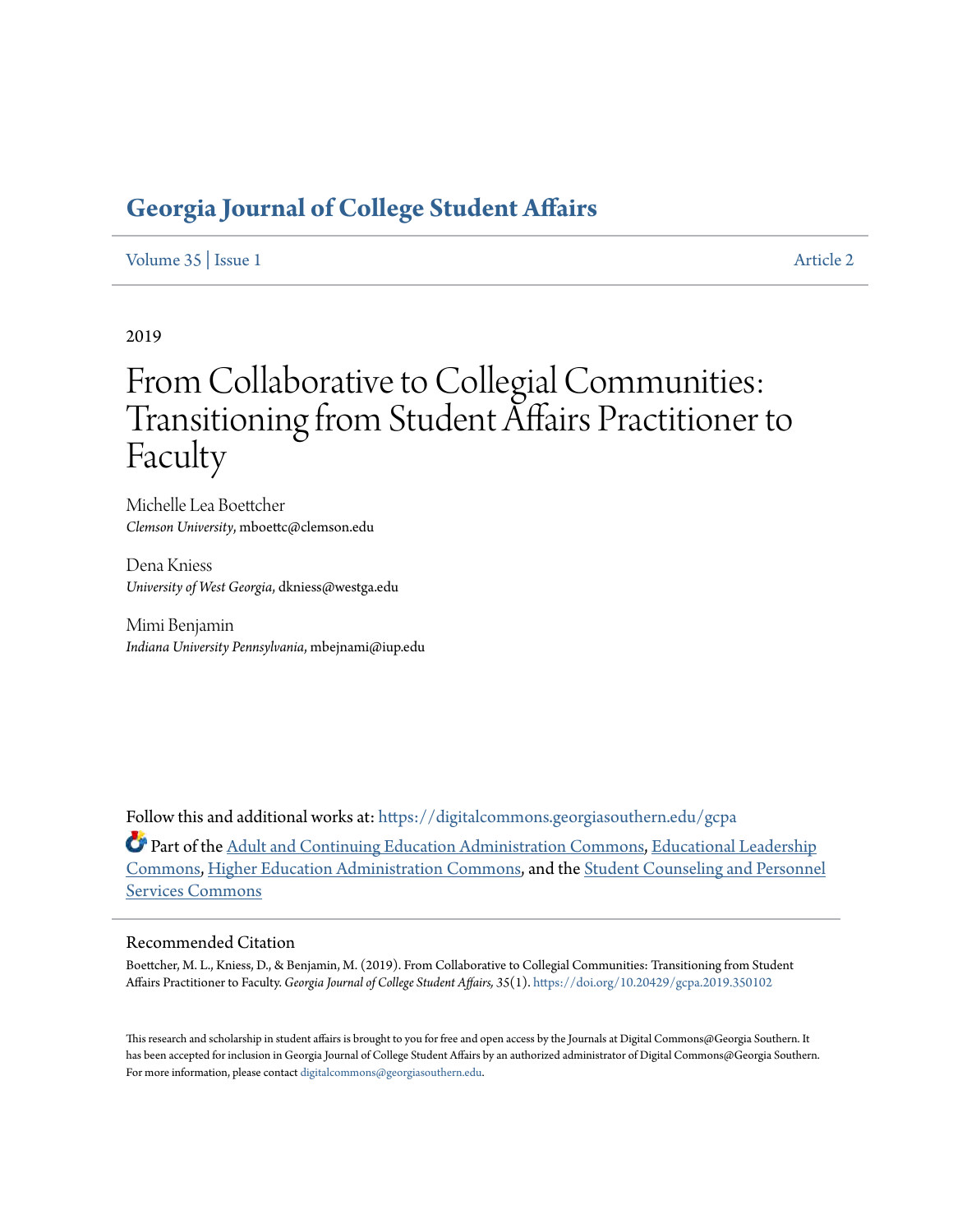Scholarly Articles (Research, Conceptual & Literature Reviews)

# **From Collaborative to Collegial Communities: Transitioning from Student Affairs Practitioner to Faculty**

**Michelle L. Boettcher** (Clemson University) **Dena Kniess** (University of West Georgia) **Mimi Benjamin** (Indiana University of Pennsylvania)

*While student affairs (SA) practitioner expertise can inform a faculty member's knowledge in the classroom, the transition into a tenure-track faculty role from student affairs administrative roles is complex. One of the differences new faculty members with SA administrator backgrounds experience is a change in the work community and shift from collaborative to collegial cultures. While studies have examined the transition of student affairs professionals from graduate programs to full time student affairs practitioner roles and graduate students into the professoriate, there is limited scholarship on the transitional experiences of student affairs practitioners moving into faculty positions. This qualitative study examined the differences in senses of community based on the experiences of 30 former practitioners in tenure-track faculty roles. Loss of SA community and differences between faculty and SA communities emerged as primary themes from this study.* 

Boettcher, M.L., Kniess, D., & Benjamin, M. (2019). From collaborative to collegial communities: Transitioning from student affairs practitioner to faculty. *Georgia Journal of College Student Affairs, 35*(1), 5-22.



**GEORGIA** College Personnel Association

ISSN: 2330-7269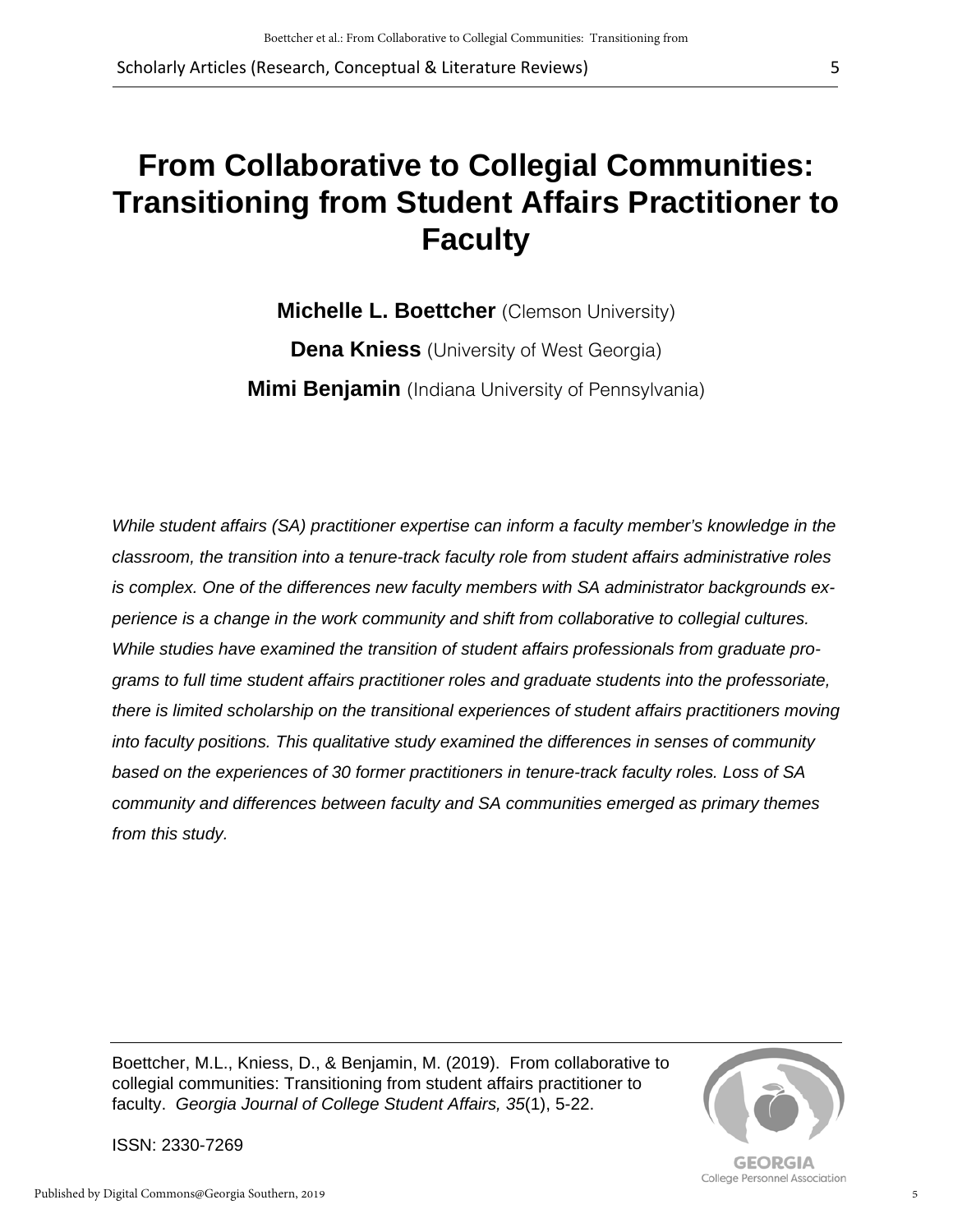Student affairs (SA) graduate programs often benefit from having former practitioners as faculty. The expertise of those who have worked in SA offices enhances the dialogue and connections students make between classroom and practice as emerging professionals. While students learn about being part of a larger community of practitioners inside and outside of the classroom, practitioners-turned-faculty learn about the differences between their former SA collaborative communities and their new faculty collegial communities primarily on the job.

Many of these former administrators, now tenure-track faculty, come from a collaborative developmental SA culture focused on growth and service to others (Berquist & Pawlak, 2008) that is a community-oriented culture of collaboration and teamwork (Calhoun, 1997). They shift to faculty communities that are collegiality-focused cultures of autonomy (Berquist & Pawlak, 2008; Bess & Dee, 2014; Haviland, Ortiz, and Henriques, 2017; Kuh & Whitt, 1988). As a result, these emerging faculty can lack a sense of community and belonging.

The research question for this study was: How do experiences of community change for student affairs practitioners who move into tenure-track faculty positions? This study examined the transition experiences of former full-time SA administrators who transitioned into full-time, tenure-track

faculty roles. Our study builds on the work of Kniess, Benjamin, and Boettcher (2017) and McCluskey-Titus and Cawthon (2004) who examined challenges transitioning to faculty culture for SA professionals such as having confrontational colleagues and unproductive or adversarial faculty meetings. While the McCluskey-Titus and Cawthon (2004) study utilized a survey, we interviewed 30 participants who spoke about the loss of their SA community and the difference between SA and faculty communities. Participants shared that they lost a sense of team they had in their SA communities, lost the ability to connect with SA communities when they became faculty, and found faculty communities and cultures to be very different.

#### **Literature Review**

Socialization in an academic context has often focused on graduate students (Austin, 2002; Weidman, Twale & Stein, 2001). However, Feldman (1981) identified three key areas of faculty socialization: acquisition of appropriate role behaviors, development of work skills and abilities, and adjustment to new norms and values. A focus on this final transition, particularly norms and values in work relationships and community, is absent from the literature about transitions of SA practitioners into faculty roles.

Previous work focused on the absence of socialization to faculty work in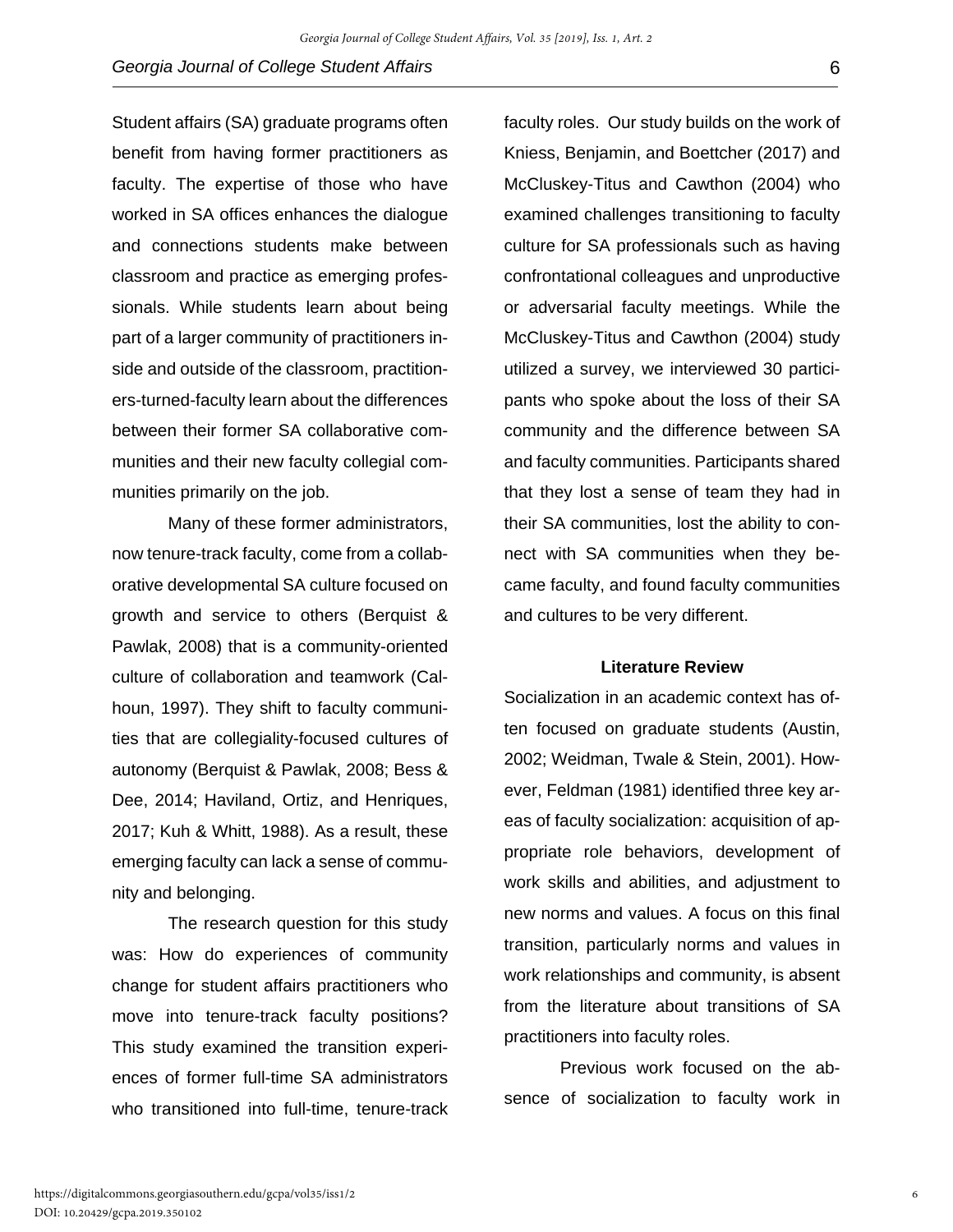graduate education (Austin, 2010) and the lack of socialization for new faculty members (Berquist & Pawlak, 2008; Fleming, Goldman, Correll, & Taylor, 2016). In addition, new faculty struggle with isolation in their new roles (Bogler & Kremer-Hayon, 1999; Haviland, Ortiz, & Henriques, 2017; Kniess, Benjamin, & Boettcher, 2017; Tierney & Rhoads; 1994; Trower, 2010). The lack of socialization and solitariness of academic work exacerbate the sense of disconnection from others and community for faculty coming from student affairs positions.

The idea of learning new organizational cultures was examined by Feldman (1981) through the roles of behaviors, skills, norms, and values in organizational socialization of new members. Similarly, other authors have focused on the importance of social support in employee transitions to organizations (Allen, 2006; Fisher, 1986; Jokisaari, 2013; Jones, 1986; Lapointe, Vandenberghe, & Boudrias, 2014; Van Maanen & Schein, 1979). Previous studies explored the

differences between administrative and faculty cultures (McCluskey-Titus & Cawthon, 2004) and transition from SA practitioner to faculty roles (Kniess, Benjamin, & Boettcher, 2017), however, this specific transition from administrator to faculty and the experience of community (or lack thereof) has not been fully explored in the context of community and culture.

For this study, we use Schein's (1984) definition of culture as an organization's artifacts, values, and basic assumptions about relationships to examine the transition of SA practitioners to faculty roles as a theoretical framework. The table below identifies different priorities of SA and faculty communities and how each culture affects individuals engaging with one another. (See Table 1). The existing literature identifies differences in work (culture, mindsets, relationships, and styles); different guiding documents; and differences in measures of success and achievement.

|                         | <b>FACULTY</b>                                                                                                                   | <b>STUDENT AFFAIRS PRACTITIONERS</b>                                                                                     |
|-------------------------|----------------------------------------------------------------------------------------------------------------------------------|--------------------------------------------------------------------------------------------------------------------------|
| <b>Primary Identity</b> | <b>Scholar</b>                                                                                                                   | Administrator                                                                                                            |
| <b>Work Culture</b>     | <b>Collegial (Berquist &amp; Pawlak,</b><br>2008)                                                                                | Developmental (Berquist & Pawlak,<br>2008); Administrative (Kuh & Whitt,<br>1988; Bess & Dee, 2014)                      |
| <b>Mindsets</b>         | <b>Self-Focused &amp; Autonomy-</b><br><b>Oriented (Berquist &amp; Pawlak,</b><br>2008; Bess & Dee, 2014; Kuh<br>& Whitt, 1988). | <b>Learner-Centered &amp; Community-Ori-</b><br>ented (Berquist & Pawlak, 2008; Bess<br>& Dee, 2014; Kuh & Whitt, 1988). |

**Table 1**. Faculty & Student Affairs Cultural Factors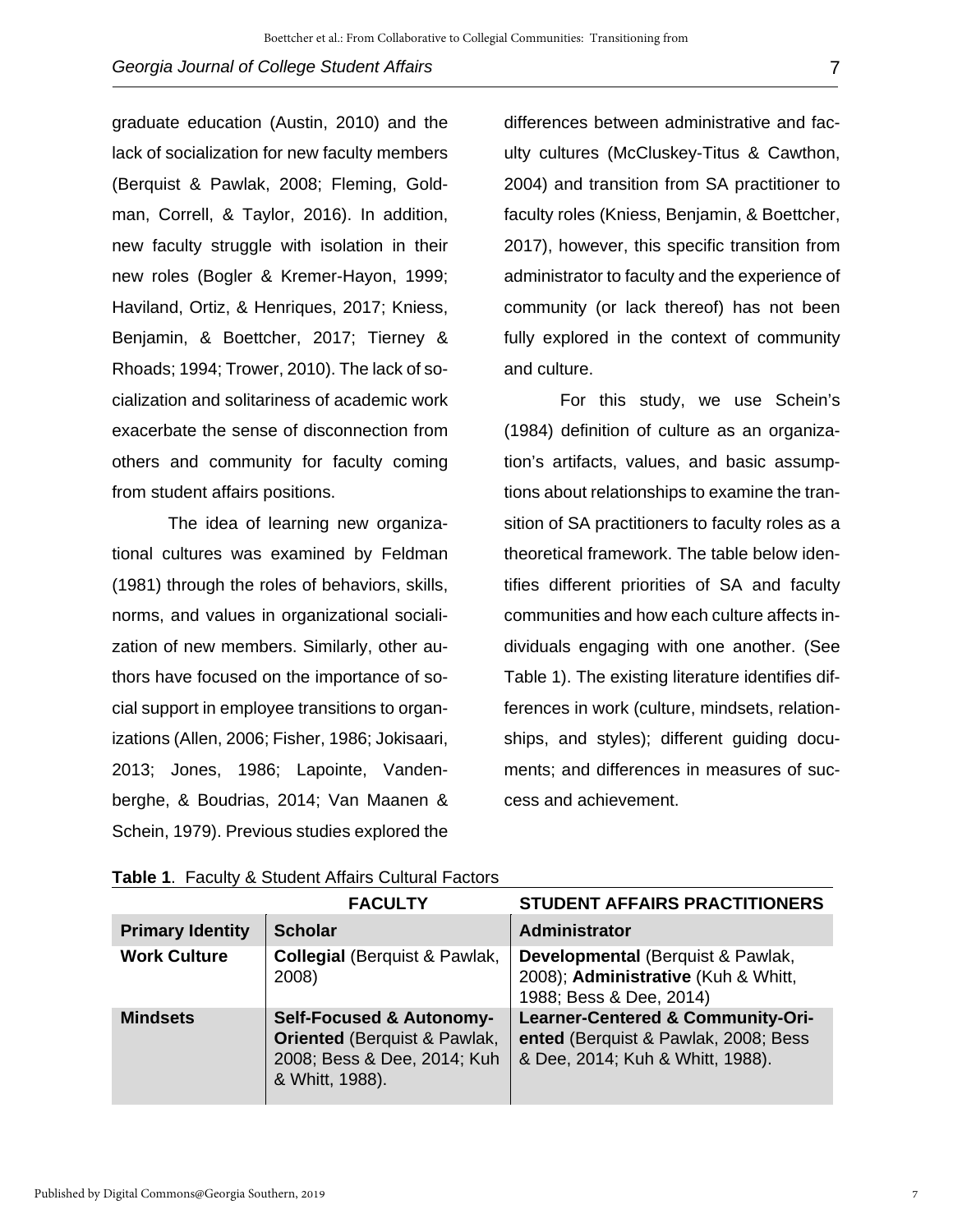| <b>Work</b><br><b>Relationships</b>            | <b>Collegial (Berquist &amp; Pawlak,</b><br>2008)                                                                                                         | Collaborative (Calhoun, 1997).                                                          |  |  |
|------------------------------------------------|-----------------------------------------------------------------------------------------------------------------------------------------------------------|-----------------------------------------------------------------------------------------|--|--|
| <b>Work Style</b>                              | Individuals working toward<br>individual goals (Kniess,<br>Benjamin, & Boettcher, 2017)                                                                   | Individuals working toward collective<br>goals (Kniess, Benjamin, & Boettcher,<br>2017) |  |  |
| Guiding<br><b>Documents</b><br>(Artifacts)     | <b>Tenure &amp; Promotion Guide-</b><br>lines (Sax, Hagedorn, Arre-<br>dondo, & DiCrisi, 2002)                                                            | <b>Job Description (Hirt &amp; Winston,</b><br>$2003$ ).                                |  |  |
| Measures of<br>Success /<br><b>Achievement</b> | <b>Tenure &amp; Promotion (Sax,</b><br>Hagedorn, Arredondo, & Di-<br>Crisi, 2002), Teaching (Perry,<br>Menec, Struthers, Hechter, &<br>Schonwetter, 1997) | <b>Evaluation by Supervisor (Creamer &amp;</b><br>Janosik, 2003).                       |  |  |

The components in the chart above make for dissimilar work cultures and communities. Additionally, former SA practitioners often retain their administrative mindset and SA identities as they take on faculty roles (Kniess, Benjamin, & Boettcher, 2017), further complicating their culture shift.

While faculty appreciate the autonomy in their new roles (Couture, 2014), many have sought to develop their own communities. Pifer and Baker (2012) found that earlycareer faculty developed connections by networking, awareness, and impression management. Other researchers focused on the role of mentoring for newer faculty in building communities as sources of connection and support (LaRocco & Bruns, 2006; O'Meara, Terosky, & Neumann, 2008; Rockquemore & Laszloffy, 2008; Terosky & Gonzales, 2016). By centering the concept of community, this study contributes to existing literature by examining its role in the transition of newer SA

faculty and specifically on how SA practitioners navigate past and enter into new communities.

#### **Methodology**

The focus on understanding participant experiences in deep and meaningful ways made qualitative research appropriate for this study (Creswell, 2013). Our focus on the lived experience of participants made a phenomenological framework appropriate for this study (Van Maanen, 1990). This approach aligns with Bollen and Hoyle's (1990) work on perceived cohesion. Additionally, phenomenology is appropriate because "[this framework] is suited to understanding a variety of collective affiliations, formed in large environments, that can contribute to an individual's sense of belonging to the larger community" (Hurtado & Carter, 1997, p. 328). In this study, we focused on participants' own experiences with SA's collaborative work relationships and developmental /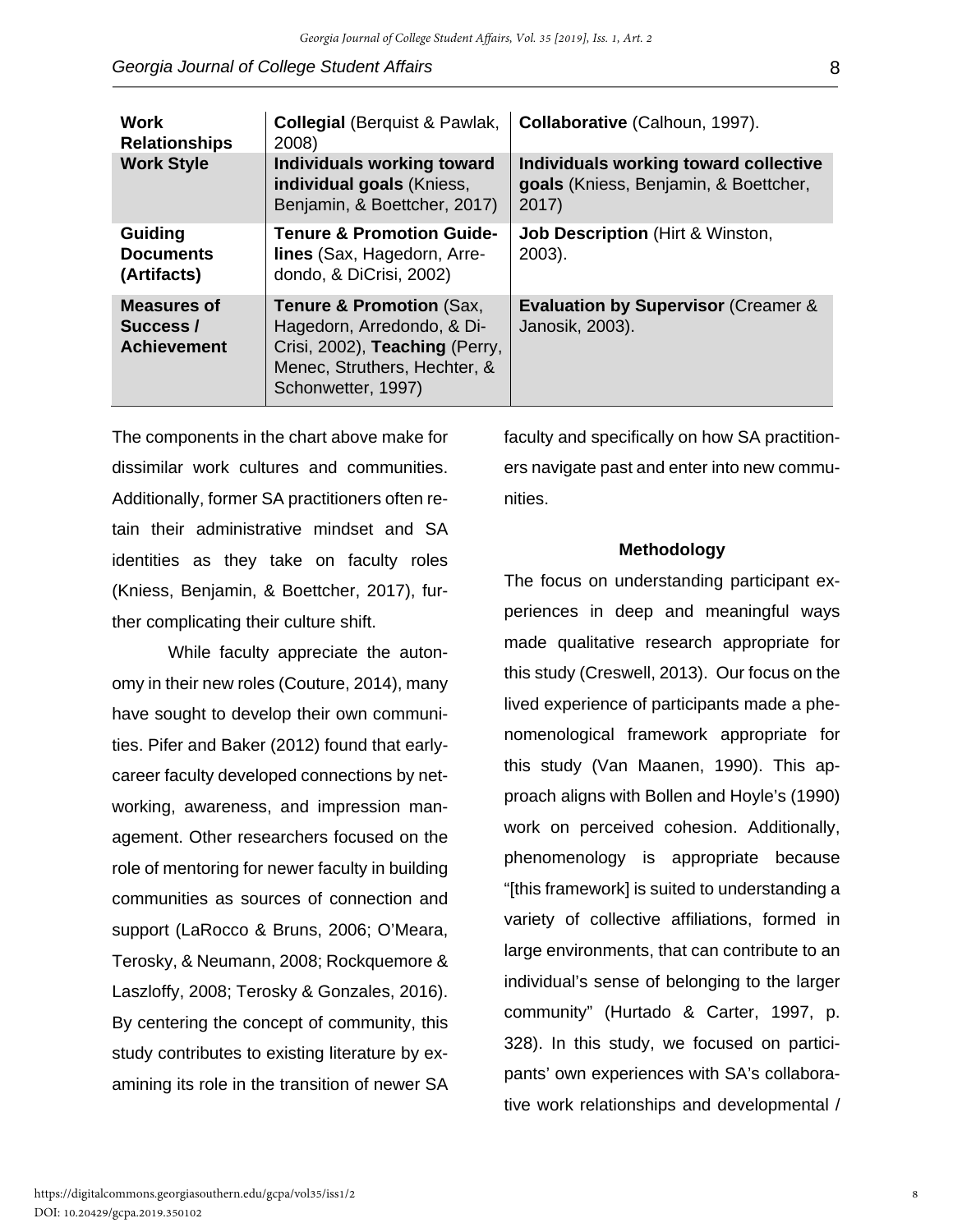administrative culture in the past and their current experiences in collegial faculty relationships and culture.

## **Researcher Positionality and Reflexivity**

As former student affairs professionals in tenure-track faculty positions at the time of the study, we wanted to explore the practitioner to faculty transition. Each of us worked in the field for at least 11 years and transitioned to tenure-track faculty roles just prior to data collection. Our background was similar to participants and provided a "more truthful, authentic understanding of the culture under study" (Merriam, Johnson-Bailey, Lee, Kee, Ntseane, & Muhamad, 2001, p. 411). The shared experiences of transitioning from practitioner to faculty also helped build rapport with colleagues and were vital to data

meaning making (Creswell, 2013). Our team engaged in researcher reflexivity (Gouldner, 1971) by debriefing throughout the process to identify how constructed themes related (or not) to our experiences.

## **Participants**

Participants were recruited through a faculty listserv (CSPTalk) and social media (a Facebook group for new faculty), as well as snowball sampling (Creswell, 2013) via our connections. Thirty full-time, tenure-track faculty (11 men and 19 women) in SA/higher education programs participated over the course of three years (Table 2). Their full-time SA experience ranged from 4-20 years and included work in residence life, campus activities, leadership advising, and new student programs.

| Pseudonym   | <b>Gender</b><br><b>Identity</b> | <b>Years in Student</b><br><b>Affairs</b> | Pseudonym       | <b>Gender</b><br><b>Identity</b> | <b>Years in Student</b><br><b>Affairs</b> |
|-------------|----------------------------------|-------------------------------------------|-----------------|----------------------------------|-------------------------------------------|
| Abigail     | W                                | 17                                        | Mary Ann        | W                                | 16                                        |
| Alex        | M                                | 5                                         | Maxine          | W                                | 6                                         |
| Alice       | W                                | 17                                        | Melissa         | W                                | 18                                        |
| Audrey      | W                                | 4                                         | <b>Mitchell</b> | M                                | 14                                        |
| <b>Beth</b> | W                                | 12                                        | Mona            | W                                | 10                                        |
| Callie      | W                                | 5                                         | Nancy           | W                                | 12.5                                      |
| Carol       | W                                | 18                                        | Nathan          | M                                | 15                                        |
| Deanna      | W                                | 17                                        | Owen            | M                                | 7                                         |
| Eileen      | W                                | 10                                        | Artie           | M                                | 6                                         |
| Erica       | W                                | 21                                        | <b>RB</b>       | W                                | 20                                        |
| Jason       | M                                | 11                                        | Ruth            | W                                | 4                                         |
| Joe         | M                                | 12                                        | Ryan            | M                                | 12                                        |
| Zoey        | W                                | 6                                         | Sebastian       | M                                | 6                                         |
| Leonard     | M                                | 10                                        | Suzanne         | W                                | 13                                        |
| Lynn        | W                                | 11                                        | Virgil          | M                                | 5                                         |

## **Table 2.** Study Participants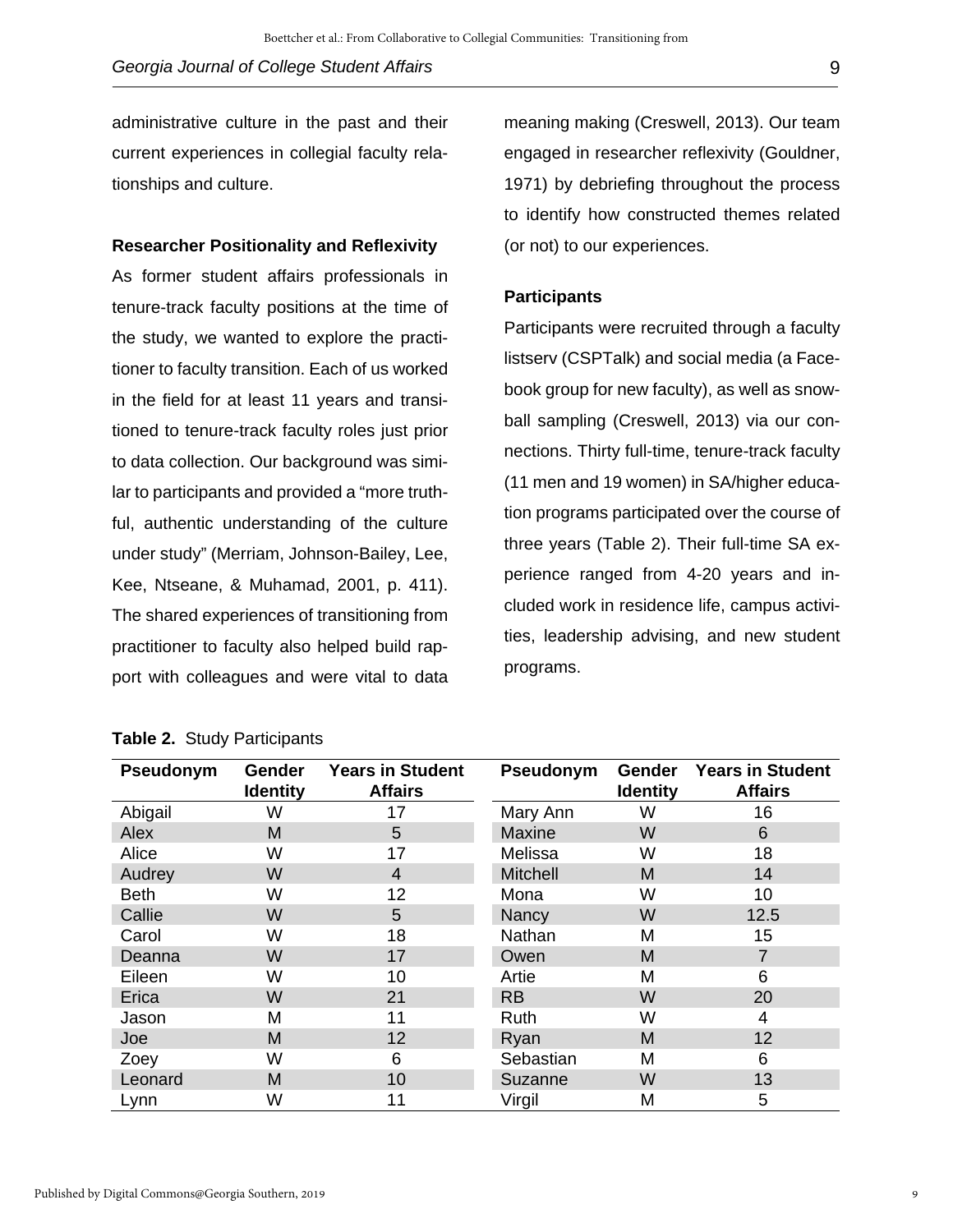#### **Data Collection and Analysis**

We used semi-structured interviews to afford participants the opportunity to share their perspectives (Giorgi, 1997). Interviews were conducted by phone, transcribed and shared with participants for review to ensure accuracy. Open coding was used to create categories and construct themes (Saldaña, 2013). Each researcher reviewed categories for themes and we collaborated to narrow those themes. Throughout the data collection period, we discussed emerging themes, participant perspectives, and ways participants made meaning of their experiences. This began as interviews were conducted and continued through transcription, analysis, and development of findings.

## **Trustworthiness**

According to Lincoln and Guba (1985), indicators of trustworthiness include dependability, credibility, transferability and confirmability. Typically, dependability is assumed if credibility is established (Lincoln & Guba), and we established credibility through triangulation, member checking, and peer debriefing. Triangulation occurred as multiple investigators were immersed in the data (Lincoln & Guba). Member checking (Lincoln & Guba) was employed, with participants reviewing both transcripts and themes. While not all participants had the same experiences, there was consistency among

themes. Additionally, we engaged a peer reviewer familiar with the topic who confirmed our initial findings and themes. Finally, both confirmability and transferability were addressed through conference presentations where we received affirmation from attendees whose experiences mirrored those of participants (Lincoln & Guba, 1985).

#### **Findings**

The research question for this study was: How do experiences of community change for student affairs practitioners who move into tenure-track faculty positions? Two overarching themes emerged regarding sense of community in transitioning from SA to faculty roles: loss of a sense of team and of SA community, and differences between SA and faculty communities. The findings are highlighted below.

# **Loss: Loss of SA Community and Isolation**

For participants, loss included losing collaborative SA communities and SA connections in general. This was accompanied by more individualized and less team-oriented work. While participants had a desire to maintain connections with SA practitioners, that interest was not always reciprocated. Alice said,

> I wanted to be connected and I felt like I made a lot of overtures for students and staff… I just felt like they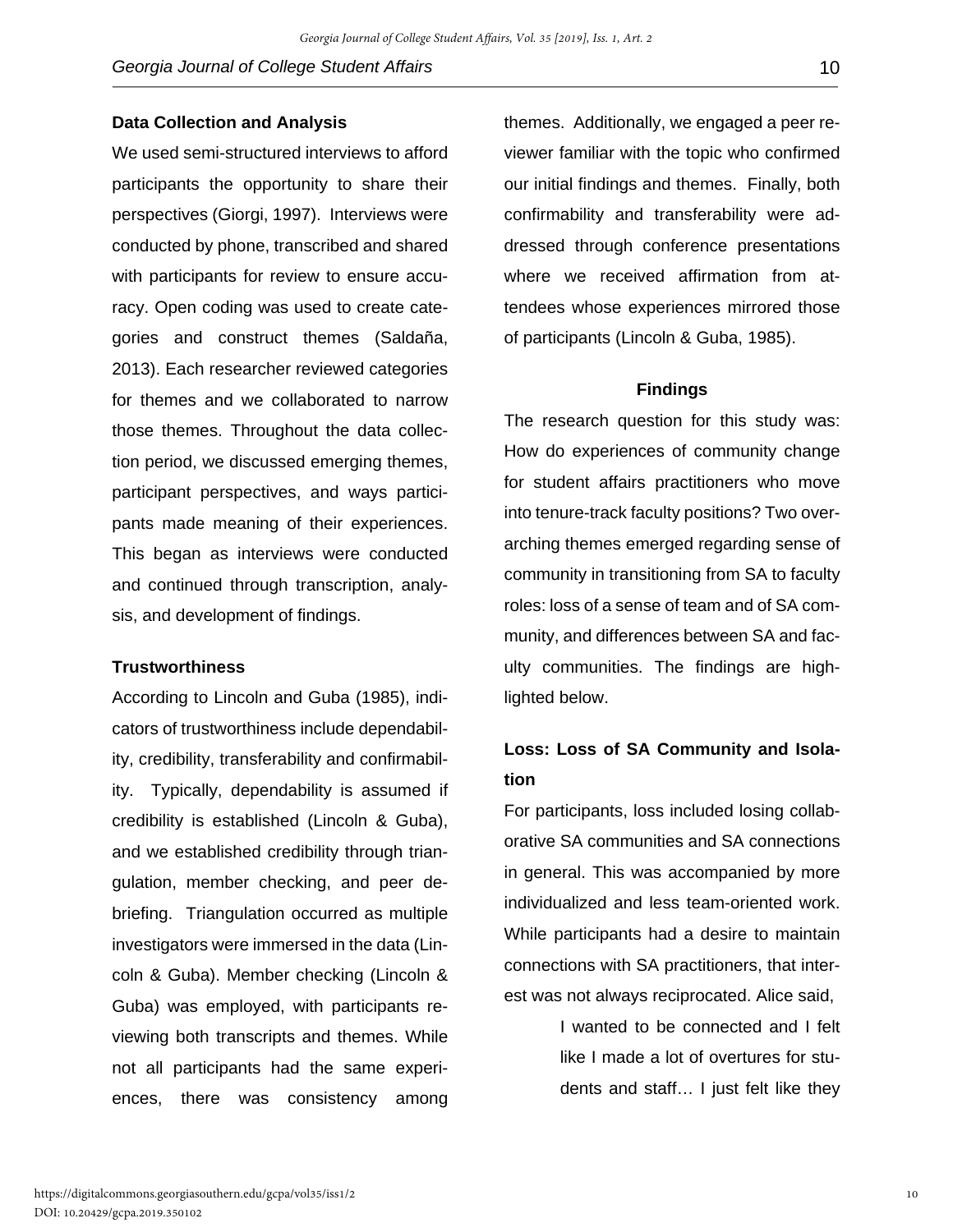didn't care at all. Like they didn't really want me involved… I was really surprised there seemed to be no interest in partnership.

RB shared a similar perspective. Beyond an introductory meeting with departmental directors, he had no connection to student affairs on his campus. He said he believed there should be ways to connect, stating, "There has to be a logical way in which I can contribute. And maybe I haven't figured that out yet and so it's on me. And maybe they're not interested… It feels like we're underutilizing each other." Participants sought both competence as faculty and to be acknowledged for the experience as former practitioners but found their expectation to maintain SA connections unmet. Instead of utilizing their practitioner knowledge and experience, participants felt their expertise as former practitioners had gone untapped.

 In their faculty communities, participants noted challenges in making connections. Zoey said faculty do not encounter one another often. She said that in SA, because most people are working and on campus at similar times, they have more interaction. This is often missing in faculty connections since faculty do not have to be on campus to do their work. She said, "When you don't see people as frequently… you can't just have happenstance that you're going to run into someone." Participants' sense of connection

in SA went beyond job tasks, and included locations and work style, which were different as a faculty member. Instead of working together in a single office or space on campus as a team focused on shared goals, faculty work on campus, off campus, at research sites, and other locations on individual projects.

Faculty meetings were infrequent and interaction outside of meetings was rare, and as a result some participants felt they lost a sense of workplace community. Carol said, "I kind of miss that camaraderie from the office. When you're in an administrator position you have people around you all of the time, you're always in meetings, and you seem to be a little more socially connected." The transition from a highly engaged community to one with infrequent interaction was a significant change for some participants. However, not all participants experienced this community change as a loss. Jason said, "I don't think about it as I lost a community because I'm not [in] residence life anymore… I'm not sure I ever felt I needed to replace a community that I never felt I needed to begin with." Jason said he defined his community as immediate family and not work, so the need for a community at work was not an issue.

**Isolation.** Some participants experienced the shift to autonomy and independent work as not just a different type of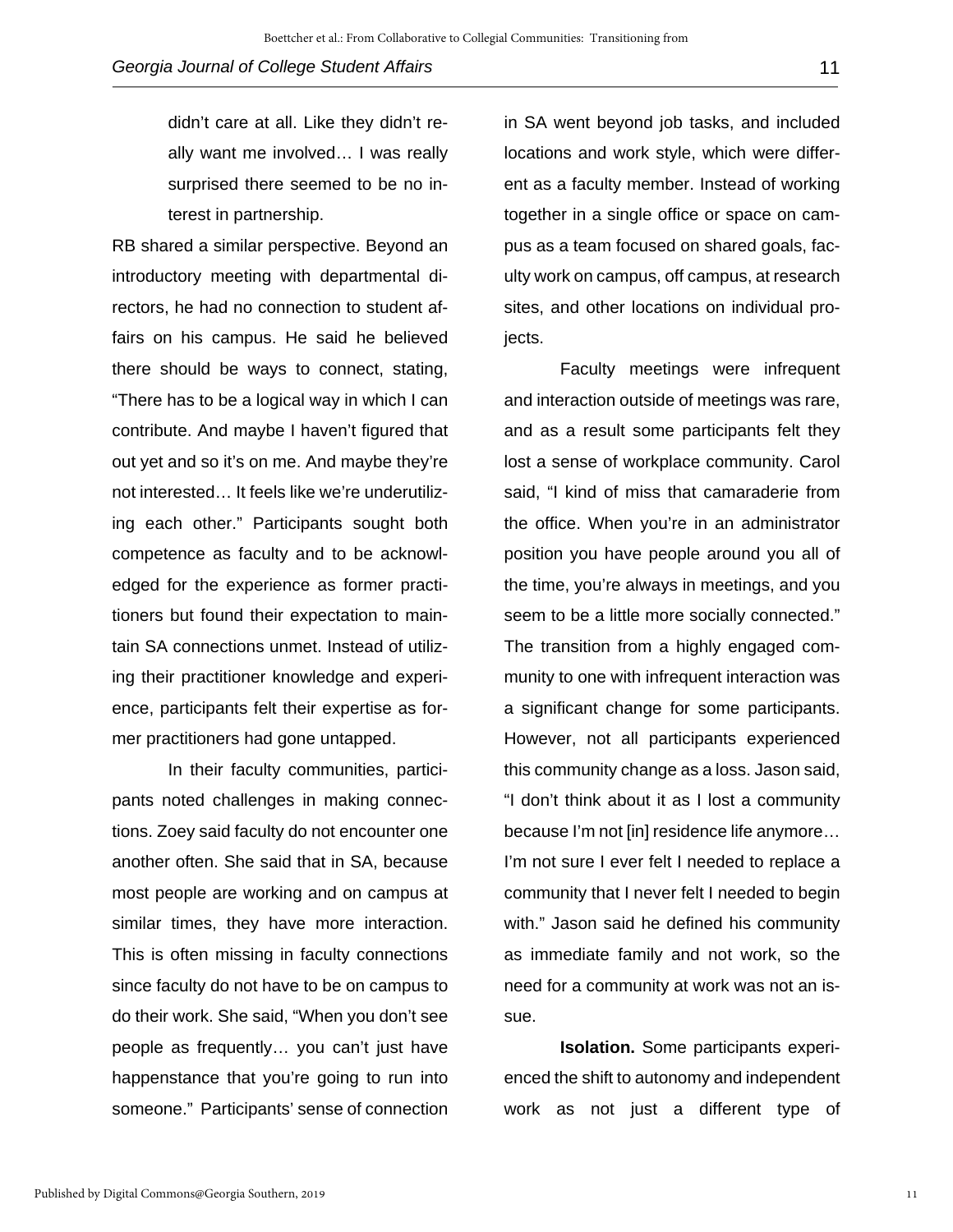community, but as isolating. Joe said faculty do much of their work independently and rarely have opportunities to be "working closely with people, forming relationships with the staff you supervise or who are supervising you." Deanna also spoke about the isolation her work required:

> I prepare my classes alone, I teach alone, yeah students are there, but there's no other faculty member there, I grade alone, I do my research pretty much alone, even when I collaborate, it is usually at a distance.

Joe said, "What I found as a faculty member is [the experience is] so isolating." Callie agreed, describing her experience as "incredibly lonely." Though most participants realized this would be part of the nature of their work as faculty members, both the shift and the impact of that shift were greater than participants had anticipated.

Owen went so far as to share he felt unsuccessful in transitioning to a faculty role because of his lack of community. He said, "If 'successful' has to do with building relationships with other faculty, to build my community of folks that I can reach out to and connect with at my institution, then probably no, I haven't been very successful at that." Participants measured success not only against the traditional academic areas of achievement – research, teaching, and service – but also against the residual measures

of success related to collaboration, connection, and community associated with their SA experiences.

Ruth said she was ready for the transition but cautioned that others could experience loss moving to faculty roles. She said, "You really have to evaluate when you transfer into a faculty role… you have to be very conscious of why you're making that choice… because I think that student affairs professionals [may be] set up to be disappointed." Trading SA community for faculty autonomy was not negative for all participants. Some were ready and had different community needs and expectations; they were ready for working independently on their own projects and tasks rather than expecting teamwork to be the focus as it had been when they were SA practitioners. Others felt isolated and a sense of loss in shifting from one type of community to the other.

# **Difference: SA versus Faculty Work Culture**

Although faculty and SA professionals work in the same campus environment, the culture of faculty work was identified as markedly different from SA culture. In addition to being surprised by the isolation they experienced, some participants did not realize how different the leadership of their academic departments would be from their SA departments; they also did not anticipate the pace of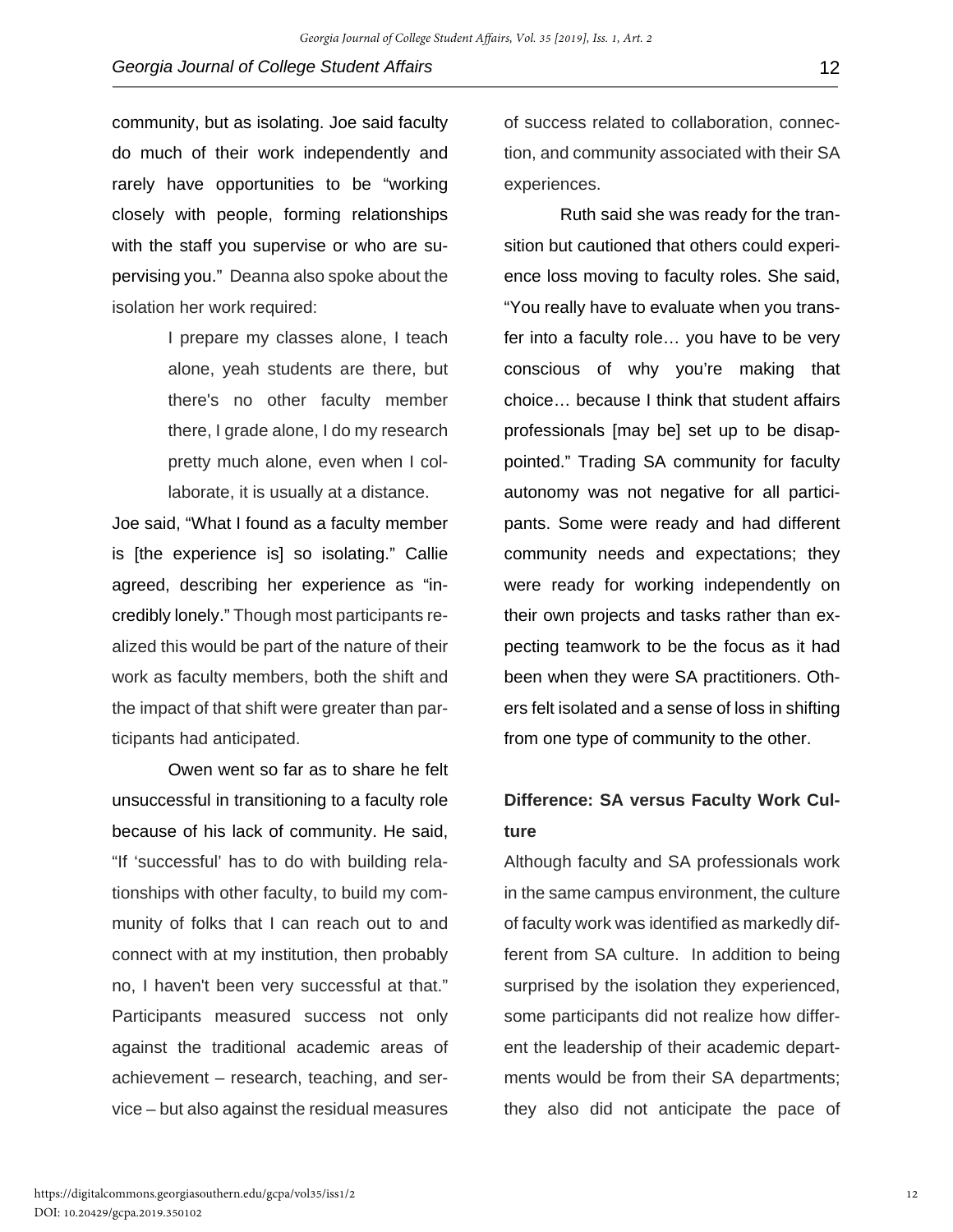administrative work that participants felt took longer.

**Loss of leadership and guidance.** 

The role of leadership in participants' new work environments was different than in SA. Department Chairs and other leaders within the organization do not function in the same sort of hierarchy or with the same kind of influence as supervisors in student affairs organizations. Additionally, faculty administrative leaders often lacked the administrative training and skills of their SA counterparts, which was evident to our former administrators-turned-faculty. While participants were accustomed to departmental or divisional leaders with significant experience, Deanna talked about faculty leaders' lack of experience:

> Some [faculty leaders] don't know what they are doing in terms of administrative work. They aren't good at running meetings, and they're not good at being timely, they don't know how to process paperwork.

Deanna did not see clearly demonstrated leadership in her academic department that aligned with what she experienced in SA.

Participants also talked about having less guidance as new faculty members than they had as SA professionals. Audrey expected more support from senior faculty, but "that expectation wasn't met." Eileen added,

"That has been one of the harder things for me to work through. I do feel like I'm working through [my new role] on my own." In SA, orientation, training and supervision tended to address these issues, but the independence of faculty work did not result in similar guidance.

**Loss of collective goals.** The collaborative versus collegial culture was highlighted by Melissa, who noted both the similarities and differences between her faculty and SA experiences:

> We would have great discussion [in] SA] and that's very similar to the faculty role. The one thing that was different when we sat around in my office, we had one specific goal … As a faculty, we bring our similar expertise, but we have 10 different people in the room; we may have 10 different goals.

Nathan also noted differences between SA and faculty meetings:

> The [faculty] meetings were so slow… [Faculty] would talk for hours about nothing… Senior faculty would just fill the time with air… [In SA] the supervisor says you've got to make it happen, and meetings are efficient.

As SA administrators, participants shared work and common goals, but when a group of faculty focused on individual goals came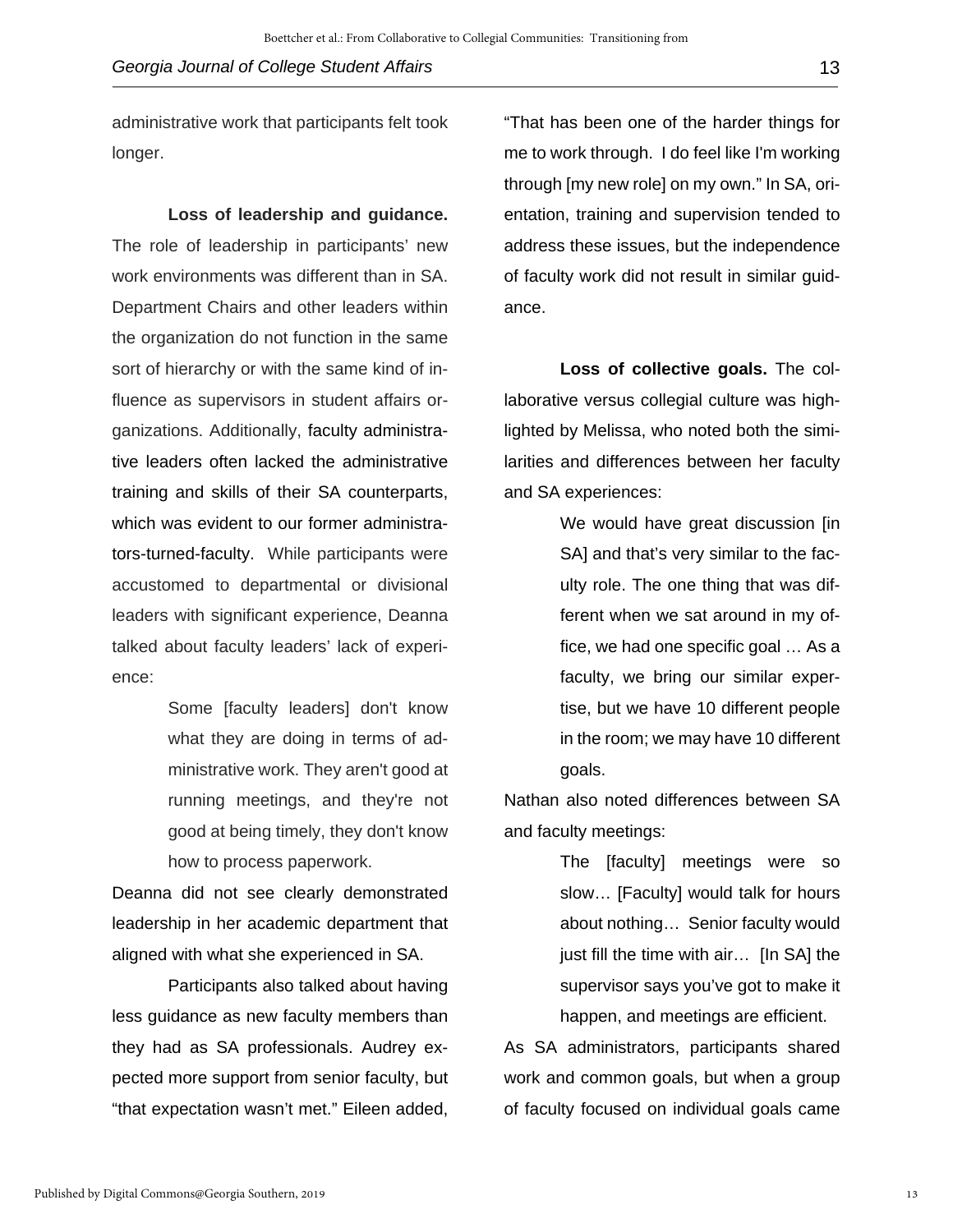together, the conversations were difficult to facilitate. Faculty work focused on individual achievement and personalized goals rather than shared goals accomplished by a team, and while participants understood this cognitively – individual research agendas and teaching assignments mean individual work - the lack of team focus on success of the organization or department remained a disconnect.

Zoey saw this lack of teamwork as a practical result of the nature of faculty work. "If [interaction] happens all the time as a faculty member, then you don't get your work done." Many participants talked about the need to protect their time. They appreciated having fewer meetings – even if it meant less connection with others.

Most participants expected and looked forward to a different routine and fewer meetings as faculty. Erica said, "I thought it would be different in that I would no longer have 20 meetings a day." Leonard agreed, "I wasn't interested in spending the rest of my career sitting in meetings from sun-up to sundown." However, many participants did not understand the impact of the change. Robin said, "I spend a lot of my time working on my own and that's very new. I think I expected that but I don't think I expected it to the degree that I'm experiencing." Navigating this change – whether seen as positive or negative (or both)– was an

important theme in their experiences of community.

Some faculty also shared how their work routine decisions impacted their ability to find time to connect with other faculty. Deanna said, "I rarely have to come to campus for anything after I teach… people come in, do their thing, and then leave." Leonard agreed adding, "For the most part I'm only on campus one to two days a week and then when I teach at the satellite campus, I just go down there." For some faculty, the lack of engagement was related to how they exercised autonomy in their schedules.

#### **Discussion**

This study reinforces existing scholarship about faculty socialization and fills a gap in literature specific to former SA professionals shifting to faculty. Previous work focused on the lack of cultural socialization for first-time faculty (Berquist & Pawlak, 2008; Fleming, Goldman, Correll, & Taylor, 2016). While that scholarship is essential to understanding the experiences of faculty, our work further contributes by examining the cultural shift of practitioners moving into faculty roles. Similar to previous studies (Bogler & Kremer-Hayon, 1999; Haviland, Ortiz, & Henriques, 2017; Tierney & Rhoads; 1994; Trower, 2010), our participants discussed ways that they as new faculty struggled with isolation. All participants also affirmed they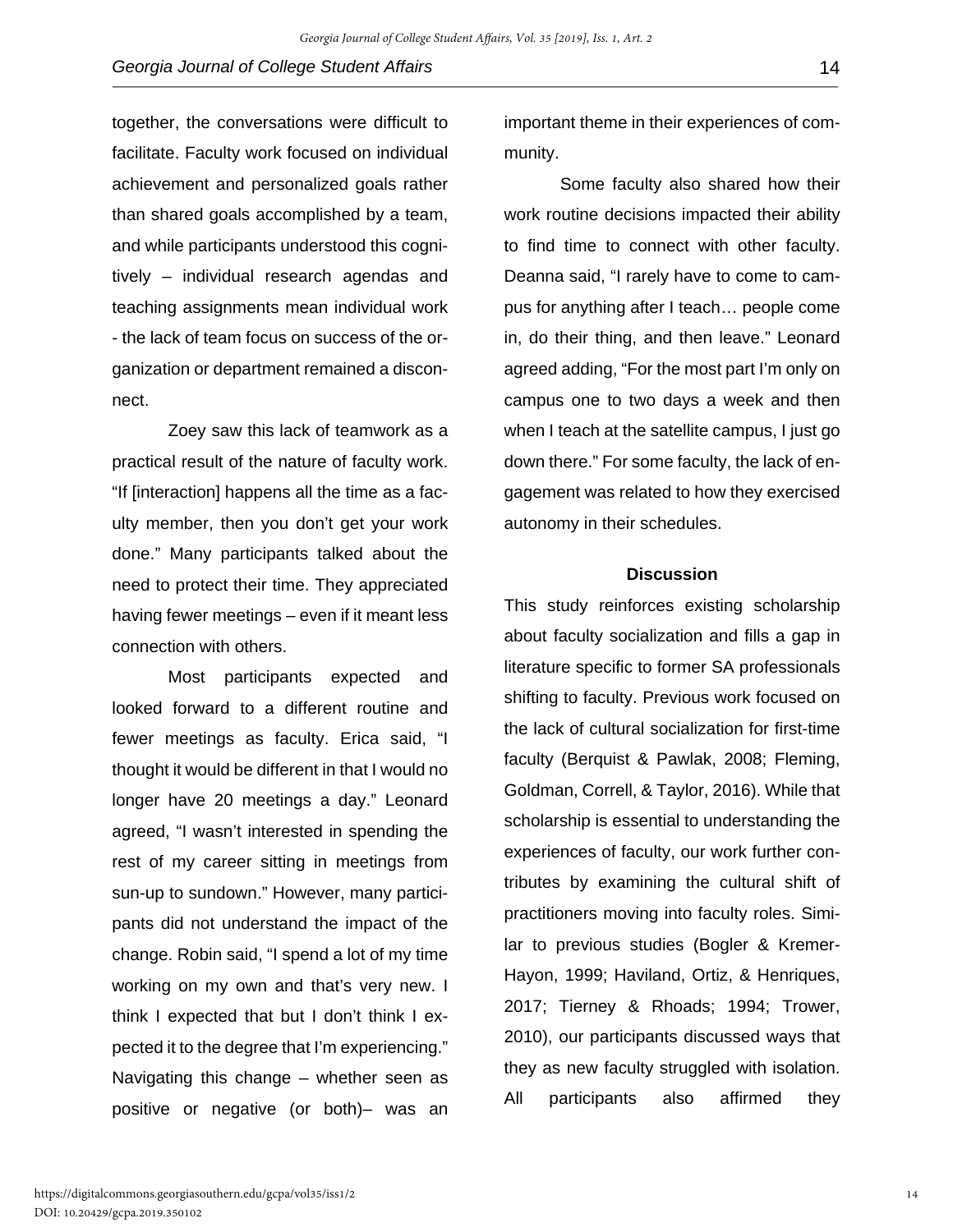experienced different cultures in SA and faculty contexts - a collaborative and administrative SA culture (Kuh & Whitt, 1988; Bess & Dee, 2014) and collegial faculty culture (Berquist & Pawlak, 2008).

#### **Sense of Community**

An area addressed in this study that has not been fully explored in other studies is the sense of loss of participants' practitioner communities in exchange for faculty communities. Participants more quickly felt a connection to SA communities and their roles within those communities whereas it took longer to feel a sense of belonging in a community of scholars. This finding aligns with challenges identified in other studies on the experiences of early career faculty in terms of connections in new faculty communities (Berquist & Pawlak, 2008; Bess & Dee, 2014; Haviland, Ortiz, & Henriques, 2017; Kuh & Whitt, 1988). Participants acknowledged aspects of SA communities they missed, but also discussed advantages to the faculty culture such as autonomy and flexibility. What participants shared fits with what McCluskey-Titus and Cawthon (2004) found in terms of a trade-off in making the shift from SA to faculty; one trades strong senses of community for more autonomy.

 Additionally, participants' struggles to navigate their new culture emerged as loss related to community. This loss surfaced in

participant descriptions of teamwork, leadership, and isolation. Participants highlighted the difference between collegial and collaborative work, teams, and communities that aligns with Berquist and Pawlak's (2008) work. Our study also highlights what surprised participants in navigating the new culture of academics and faculty communities – senses of isolation and a lack of shared goals, which LaRocco and Bruns (2006) found as well.

#### **Implications for Practice**

This study provides a number of implications for practice and for future research. Sharing information about transitioning to faculty roles with SA administrators and full-time doctoral students with SA work experience can provide helpful guidance so they can best decide whether or not to move from SA practice to faculty roles. By providing firsthand accounts of what that transitional experience is like – particularly in terms of the changing nature of community – current practitioners can discern if faculty communities will meet their personal and professional needs. In addition, former SA professionals who take on faculty roles can be informed about the differences and potentially be change agents if a different sort of community is needed for faculty. Additionally, it can prepare potential faculty job seekers to ask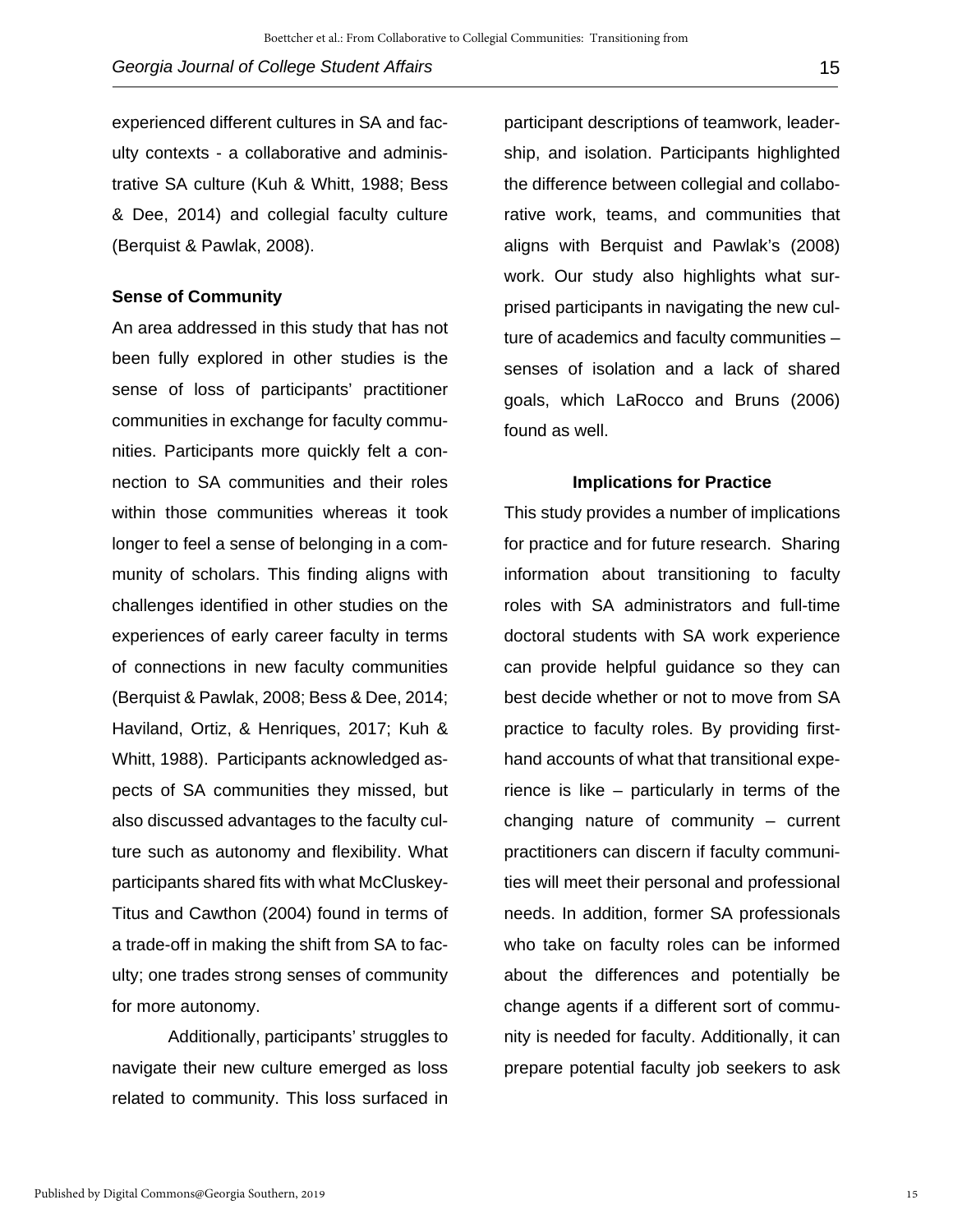key questions about community and connections during the job search.

In addition to informing those considering making this transition, this study can inform the practice of SA professionals / supervisors. As staff members consider doctoral work, supervisors can encourage them to think strategically about the future. By sharing the themes that emerged here, SA practitioners can reflect on what they need and value through supervision dialogue. What values around group interaction do staff members hold? How might those be met (or not) in a faculty position? Answers to those questions can aid practitioners in making this career decision.

This study also highlights a need and an opportunity for professional organizations to play a significant role in the development of additional cross-institutional faculty communities that bridge both the student affairs and faculty cultures. Organizations planning faculty-specific events are important as well as planning opportunities for faculty and administrators to build and maintain connections around the work they each do. These initiatives could take the form of conference sessions, webinars, faculty-SA circles or learning communities, faculty retreat experiences, or other chances to foster connection and provide support to new faculty.

Participants shared that once they became faculty members, there was often no

longer a place for them in SA beyond research and teaching. Participants attributed the lack of connection with their SA divisions to a lack of interest on the part of SA to work with faculty. A number of possibilities for mutually beneficial collaboration emerged from this study. Examples include partnering around student projects, assistantships, and field experiences; research pairing faculty and practitioners; and the opportunities for faculty to meet service expectations through collaborations with SA. SA leaders should recognize that, while the general faculty may feel the need to "protect their time" and thus not be interested in student affairs-related service activities, those faculty in student affairs/higher education departments may feel differently and may welcome those service opportunities that are fitting with their teaching and scholarship.

#### **Implications for Research**

In terms of future scholarship, this study provides the foundation for a variety of additional areas of focus related to communities for administrators moving into faculty roles. These include studies related to the role of identity in the SA to faculty transition and search for community; studies identifying strategies for academic administrators (program coordinators, department chairs and others) for onboarding new faculty who come from SA positions; and potentially how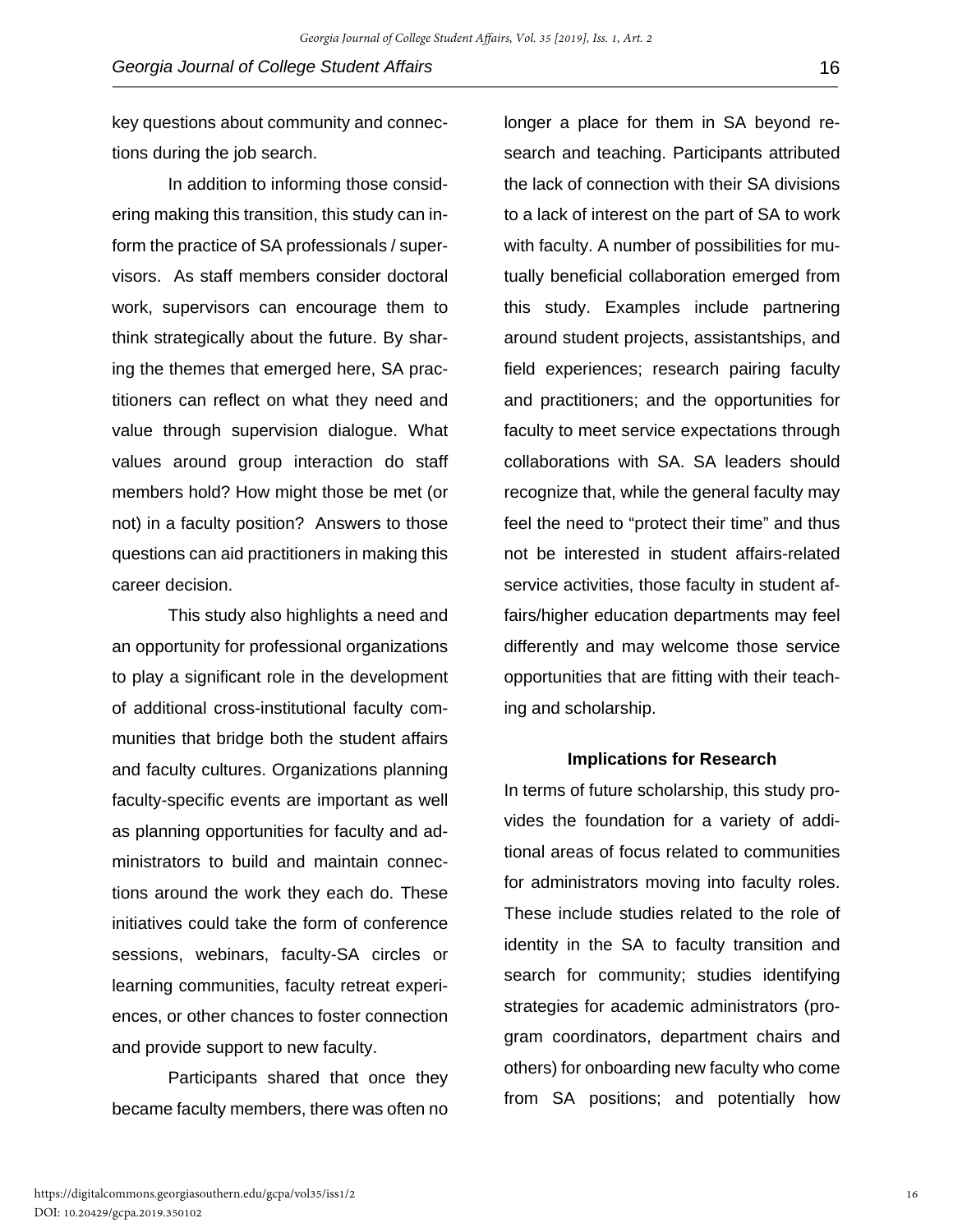understanding SA and faculty communities might help each group identify new opportunities for collaboration.

This scholarship can inform future research in a number of ways. While the study focused on SA, there is a need to explore similar transitions of other practitioners to faculty, such as business, K-12 education (teachers and administrators), and public administration. In addition, this study was not designed to explore issues of identity. How gender impacts individuals' experiences navigating academic culture as new faculty members is an area for additional research. Similarly, the difference in experiences based on race, ethnicity, ability, religious affiliation or any other identity (or the intersectionality of multiple identities) is important to explore. Finally including an examination of institutional type could provide deeper and richer information about these transitions and community (or lack thereof). An examination based on the types of institutions where individuals worked as practitioners and the types of institutions where they work as faculty would be useful. This could also include issues such as institutional size and geographic location.

#### **Limitations**

In this study, nearly two-thirds (19/30) of the participants were women. While we had a number of women participants, this study

does not focus on gender issues and how gender identity influences one's sense of connection, desire for, or ability to build community. Although the data were not analyzed for themes related to gender, the disproportionate number of women participants may impact the findings. Additionally, we did not collect demographic information about race, which prevented any analysis of the experiences of community through a lens of race for faculty participants.

#### **Conclusion**

Participants in this study experienced loss of their SA community and identified differences between collaborative SA communities and collegial faculty communities. Participants felt a sense of loss of previous SA communities and lost a sense of connection with SA altogether. While participants generally enjoyed the new autonomy of their faculty roles, they missed the sense of working together toward common goals. Additionally, participants talked about a lack of leadership and guidance for faculty. This study can serve to inform faculty orientation and onboarding for former SA professionals. By stating the differences between the work and the communities of each culture, new faculty will have an understanding that this is part of the shift rather than a shortcoming of their departments or their own abilities to navigate the job transition. Perhaps most importantly,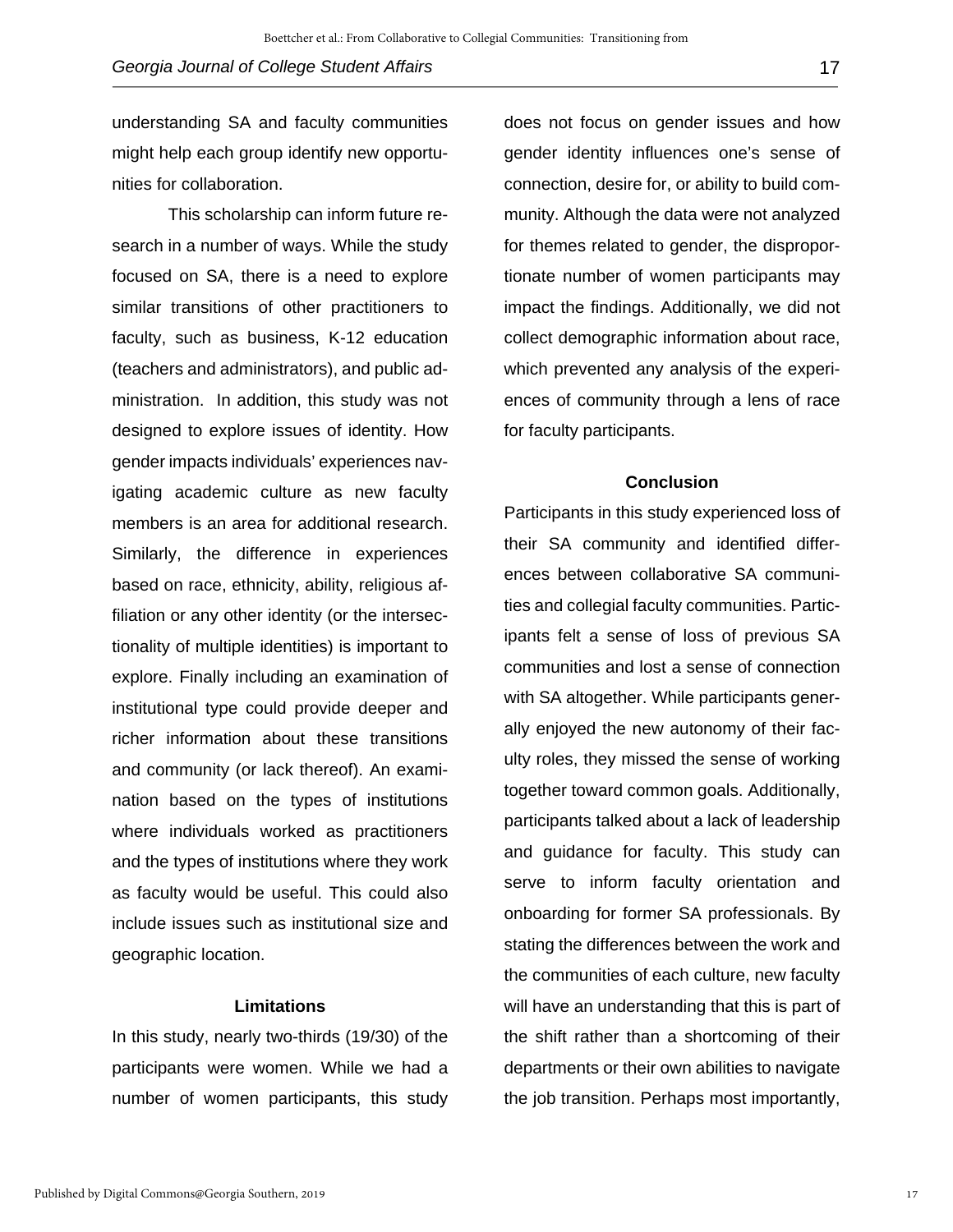this work provides insight into the experience for SA practitioners considering a move into faculty roles.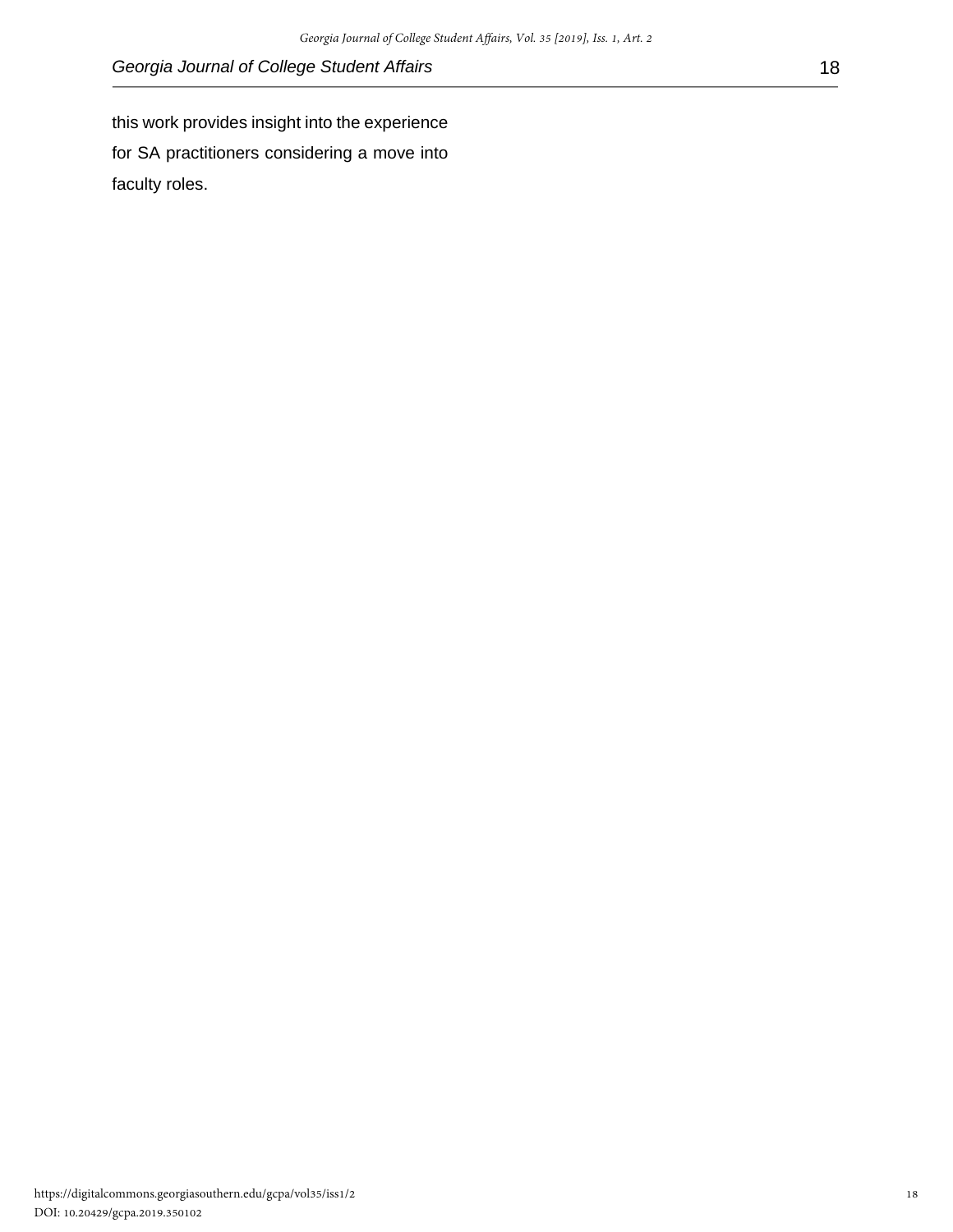## **REFERENCES**

- Allen, D. (2006). Do organizational socialization tactics influence newcomer embeddedness and turnover? *Journal of Management, 32*(2), 237– 256.
- Austin, A. E. (2010). Supporting faculty members across their careers. In K. J. Gillespie & D. L. Robertson (Eds.) *A guide to faculty development* (pp. 363-378). San Francisco, CA: John Wiley & Sons.
- Berquist, W. H. & Pawlak, K. (2008). *Engaging the six cultures of the academy*. San Francisco, CA: Jossey-Bass.
- Bess, J. L. & Dee, J. R. (2014). *Bridging the divide between faculty and administration: A guide to understanding conflict in the academy*. New York, NY: Routledge.
- Bogler, R., & Kremer‐Hayon, L. (1999). The socialization of faculty members to university culture and norms. *Journal of Further and Higher Education*, *23*(1), 31-40.
- Bollen, K. A., & Hoyle, R. H. (1990). Perceived cohesion: A conceptual and empirical examination. *Social Forces*, *69*(2), 479-504.
- Calhoun, J. C. (1997). The student learning imperative: Implications for student affairs. *Journal of College Student Development, 37*(2), 188-222.
- Couture, R. (2014). New faculty guilt: Transitioning from practitioner to professor. *Developments, 12*(3), 31-40.
- Creamer, D. G., & Janosik, S. M., (2003). Performance appraisal: Accountability that leads to professional development. In S. A. Saunders, D. L. Cooper, S. M. Janosik, D. G. Creamer, J. B. Hirt, & R. B. Winston, R. B. (Eds.) *Supervising new professionals in student affairs* (pp. 123-152). New York, NY: Brunner-Routledge.
- Creswell, J. W. (2013). *Qualitative inquiry and research design: Choosing among the five approaches* (3rd ed.). Thousand Oaks, CA: Sage.
- Feldman, D. C. (1981). The multiple socialization of organizational members. *The Academy of Management Review, 6*(2), 309-318.
- Fisher, C. D. (1986). Organizational socialization: An integrative review. In K. M. Rowland & G. R. Ferris (Eds.), *Research in Personnel and Human Resources Management* (Vol. 4, pp. 101–145). Greenwich, CT: JAI Press.
- Fleming, S. S., Goldman, A. W., Correll, S. J., & Taylor, C. J. (2016). Settling in: The role of individual and departmental tactics in the development of new faculty networks. *The Journal of Higher Education*, *87*(4), 544-572.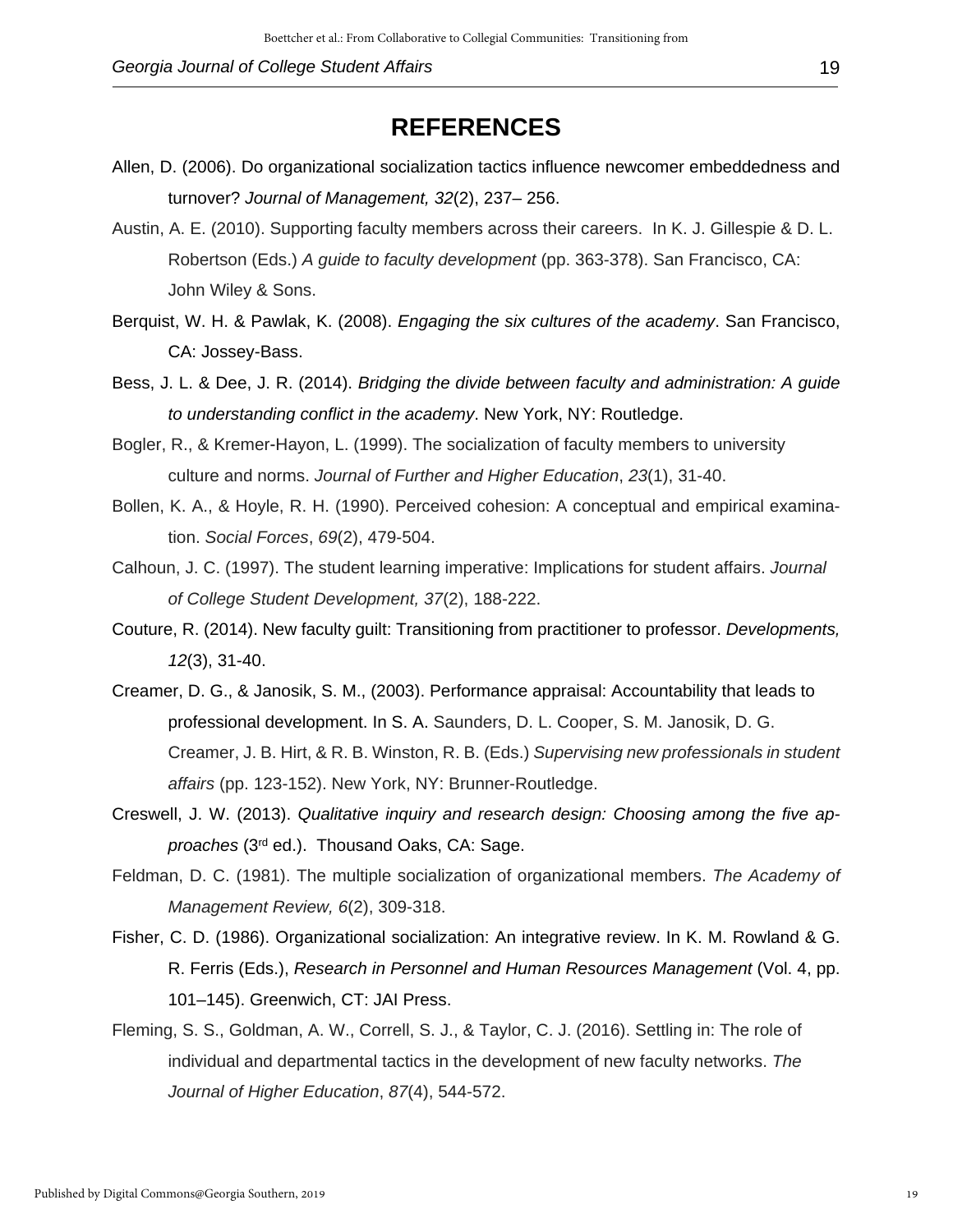- Giorgi, A. (1997). The theory, practice, and evaluation of phenomenological method as a qualitative research practice procedure. *Journal of Phenomenological Psychology, 28*(2), 235-260.
- Gouldner, A. (1971) *The coming crisis of western sociology*. London, England: Heinemann.
- Haviland, D., Ortiz, A. M., & Henriques, L. (2017). *Shaping your career: A guide for early career faculty*. Sterling, VA: Stylus.
- Hirt, J. B. & Winston, R. B., (2003). Professional development: Its integration with supervision processes. In S. A. Saunders, D. L. Cooper, S. M. Janosik, D. G. Creamer, J. B. Hirt, & R. B. Winston, R. B. (Eds.) *Supervising new professionals in student affairs* (pp. 85-122). New York, NY: Brunner-Routledge.
- Hurtado, S., & Carter, D. F. (1997). Effects of college transition and perceptions of the campus racial climate on Latino college students' sense of belonging. *Sociology of Education*, 324- 345.
- Jokisaari, M. (2013). The role of leader–member and social network relations in newcomers' role performance. *Journal of Vocational Behavior*, *82*(2), 96-104.
- Jones, G. R. (1986). Socialization tactics, self-efficacy, and newcomers' adjustments to organizations. *Academy of Management Journal, 29*(2), 262–279.
- Kniess, D., Benjamin, M., & Boettcher, M. (2017). Negotiating faculty identity in the transition from student affairs practitioner to tenure-track faculty. *College Student Affairs Journal*, *35*(1), 13-24.
- Kuh, G. D., & Whitt, E. J. (1988). *The invisible tapestry: Culture in American colleges and universities*. (ASHE-ERIC Higher Education Report, no. 1) Washington, DC: Association for the Student of Higher Education.
- Lapointe, É., Vandenberghe, C., & Boudrias, J. S. (2014). Organizational socialization tactics and newcomer adjustment: The mediating role of role clarity and affect-based trust relationships. *Journal of Occupational and Organizational Psychology*, *87*(3), 599-624.
- LaRocco, D. J. & Bruns, D. A. (2006). Practitioner to professor: An examination of second career academics' entry into academia. *Education, 126*(4), 626-640.
- Lincoln, Y. S., & Guba, E. G. (1985). *Naturalistic inquiry*. Newbury Park, CA: Sage.
- McCluskey-Titus, P., & Cawthon, T. W. (2004). The grass is always greener on the other side of the fence: Making a transition from student affairs administrator to full-time faculty. *NASPA Journal, (41)*2, 317 - 335.
- Merriam, S. A., Johnson-Bailey, J., Lee, M.-Y., Kee, Y., Ntseane, G., & Muhamad, M. (2001).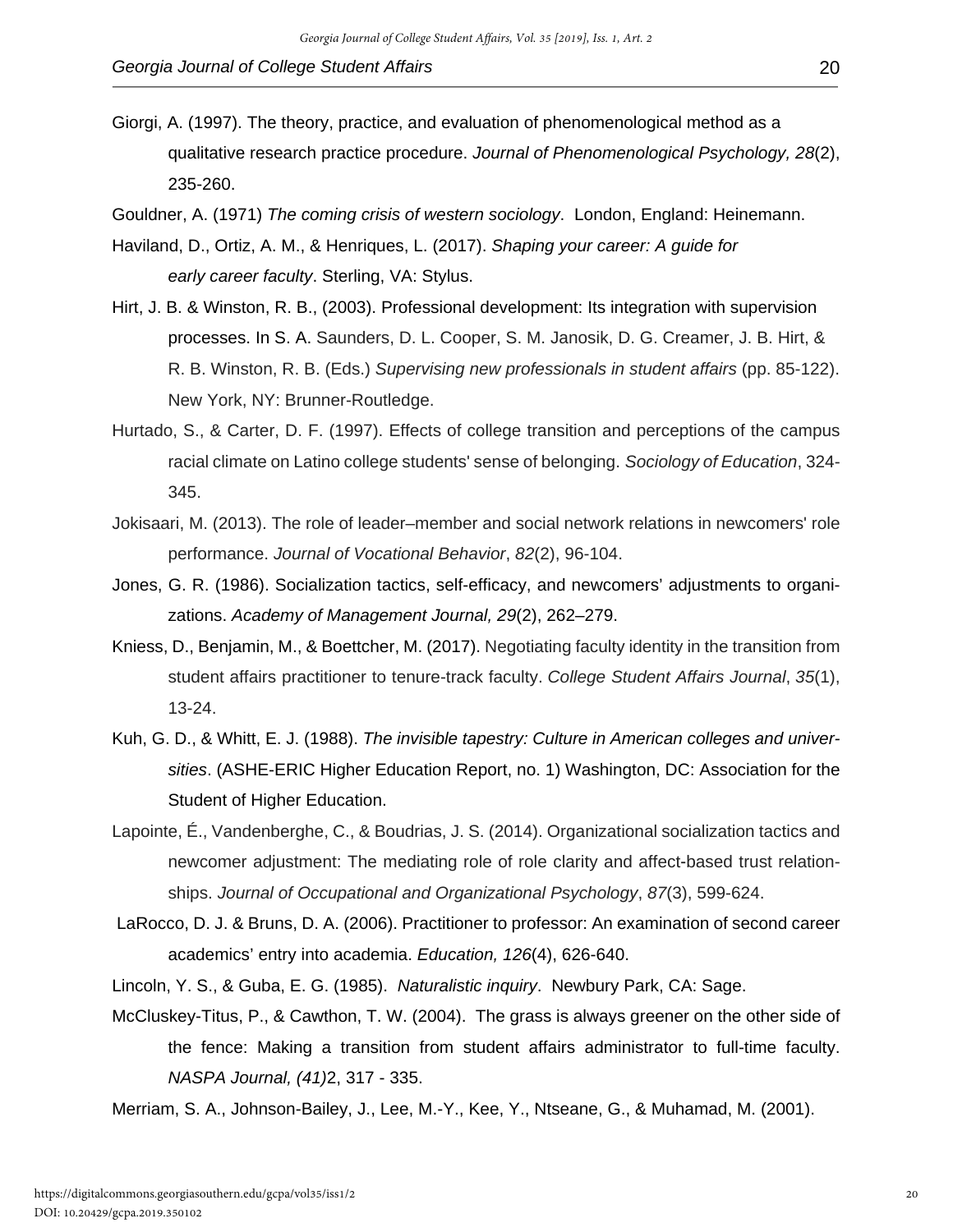- O'Meara, K., Terosky, A.L., & Neumann, A. (2008). *Faculty careers and work lives: A professional growth perspective* (Vol. 34). Hoboken, NJ: Wiley Periodicals.
- Perry, R. P., Menec, V. H., Struthers, C. W., Hechter, F. J., Schonwetter, D. J. & Menges, R. J., (1997). Faculty in transition: A longitudinal analysis of the role of perceived control and type of institution in adjustment to postsecondary institutions. *Research in Higher Education 38*(2), 519–55.
- Pifer, M. J. & Baker, V. L. (2012). Managing the process: The intradepartmental networks of early-career academics. *Innovative Higher Education, 38*, 323-337.
- Rockquemore, K., & Laszloffy, T. A. (2008). *The Black academic's guide to winning tenurewithout losing your soul*. Boulder, CO: Lynne Rienner Publishers.
- Saldaña, J. (2013). *The coding manual for qualitative researchers*. Washington, DC: Sage.
- Sax, L. J., Hagedorn, L. S., Arredondo, M., & Dicrisi, F. A.. (2002). Faculty research productivity: Exploring the role of gender and family-related factors. *Research in Higher Education 43*(4), 423–446.
- Schein, E. H. (1984). Coming to a new awareness of organizational culture. *Sloan Management Review*, *25*(2), 3-16.
- Terosky, A. L., & Gonzales, L. D. (2016). Re-envisioned contributions: Experiences of faculty employed at institutional types that differ from their original aspirations. *The Review of Higher Education*, *39*(2), 241-268.
- Tierney, W.G. & Rhoads, R.A. (1994). *Faculty socialization as a cultural process: A mirror of institutional commitment*. ASHE-ERIC Higher Education Report No. 93-6. Washington, DC: The George Washington University, School of Education and Human Development.
- Trower, C. A. (2010). A new generation of faculty: Similar core values in a different world. *Peer Review*, *12*(3), 27-30.
- Van Maanen, M. (1990). *Researching lived experience: Human science for an action sensitive pedagogy*. Albany, NY: State University of New York Press.
- Van Maanen, J., & Schein, E. H. (1979). Toward a theory of organizational socialization. *Research in Organizational Behavior, 1*, 209 –264.
- Weidman, J.C., Twale, D.J., & Stein, E.L. (2001). Socialization of graduate and professional students in higher education: A perilous passage? *ASHE-ERIC Higher Education Reports, 28*(3). San Francisco: ASHE-ERIC.